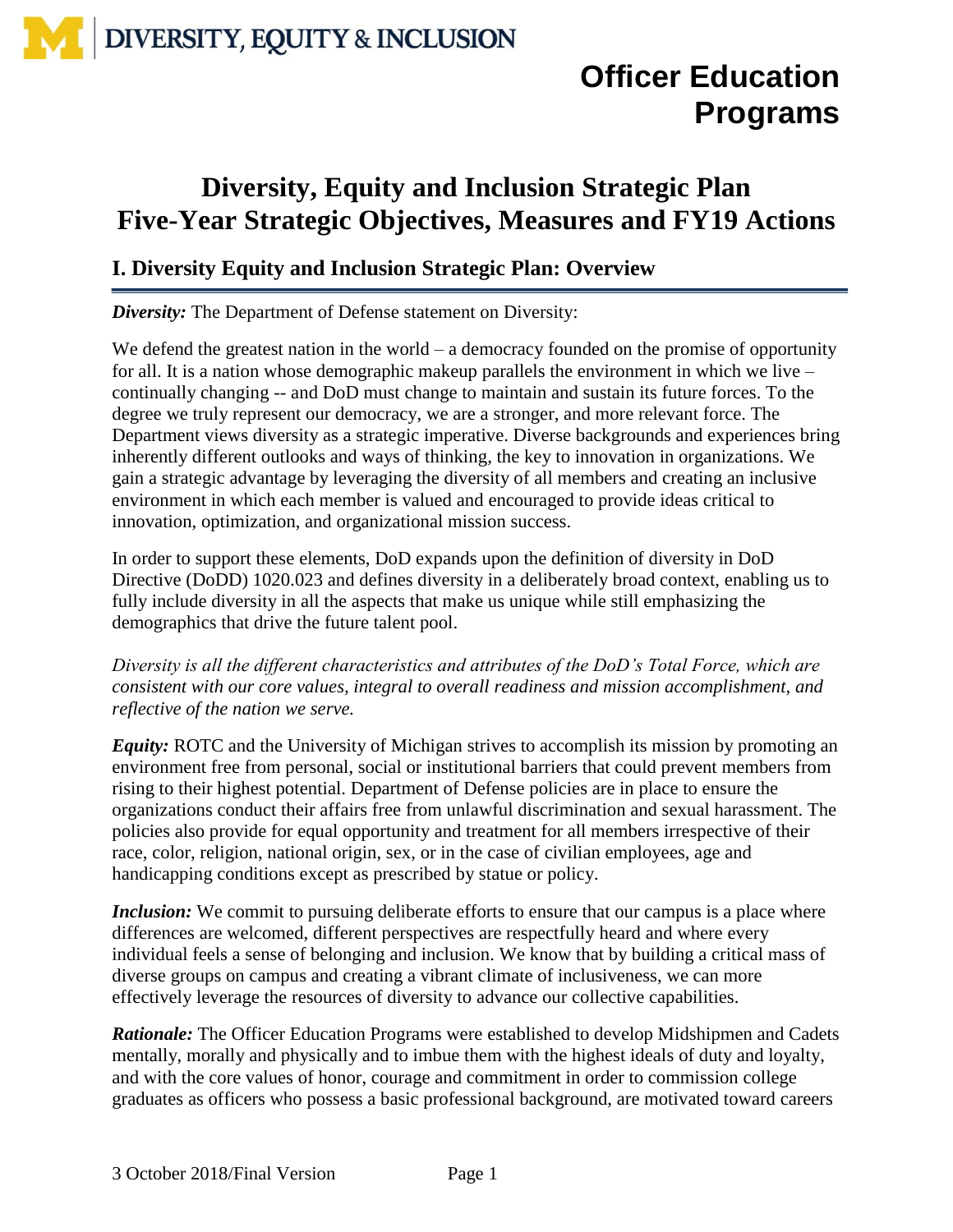## **Officer Education Programs**

in the armed forces, and have a potential for future development in mind and character so as to assume the highest responsibilities of command, citizenship and government.

The OEP's diversity, equity, and inclusion end state is closely aligned with that of the Department of Defense. Our goal is to create a 21st-century culture that values diversity and inclusion as a readiness imperative and strives for representational diversity at all levels providing a competitive advantage in the war for talent.

### **II. Planning Process Used**

*Planning Lead(s)*: Kathleen Aalderink (USAF)/Joshua Rodriguez (USN/USMC)/Elvin Trusty (USA)

*Planning Team*: Work with all Officer Training Branches to ensure compliance *Planning Process Summary*

- Annual Defense Equal Opportunity Climate Survey. This survey polls the unit population ranging from issues of sexual discrimination, harassment, and assault to gender and racial discrimination and beyond.
- As part of the survey, each OEP unit conducts annual focus groups and follow-up interviews. The analysis of each survey is conducted by a Command Assessment Team comprised of student, staff, and faculty representatives from the unit. The focus groups and follow-up interviews are conducted by individuals on a peer, or near peer basis with the constituency being analyzed. In addition, the survey provides unit demographics data.
- Student representatives for the Command Assessment Team provide valuable insight and contributions towards the planning team's overall plan of actions.
- The Defense Equal Opportunity Management Institute provides a thorough analysis of the unit climate survey. A unit assessment team comprised of representative faculty, staff, and students reviews the analysis and develops a plan of actions and milestones.
- The joint OEP planning team will meet every other month to develop strategies enhancing the diversity, equity, and inclusion within the unit. Furthermore, there are various weekly meetings between unit staff and students that promote greater community integration.
- We are subordinate to the DoD's Military Equal Opportunity Office. Diversity initiatives are set at the National level and flow down to specific branches of the armed forces. From those directives recruiting strategies and goals are distributed across the various branches. Achieving diversity goals and milestones are lauded at the highest levels.

#### *Implementation Highlights*

 Key takeaways from year three Air Force Recruiting initiative is that our efforts still have room to grow for diversity outreach events. We built relationships with local High School guidance counselors that need to be maintained, as well as grow in other areas—at schools still unvisited throughout Michigan. **Our outreach efforts were proven successful and, as such, we have solidified another High School ROTC recruiter for FY19.** We hope to use lessons learned to increase the effectiveness of our recruiter the next year. Part of this lessons learned campaign is the new data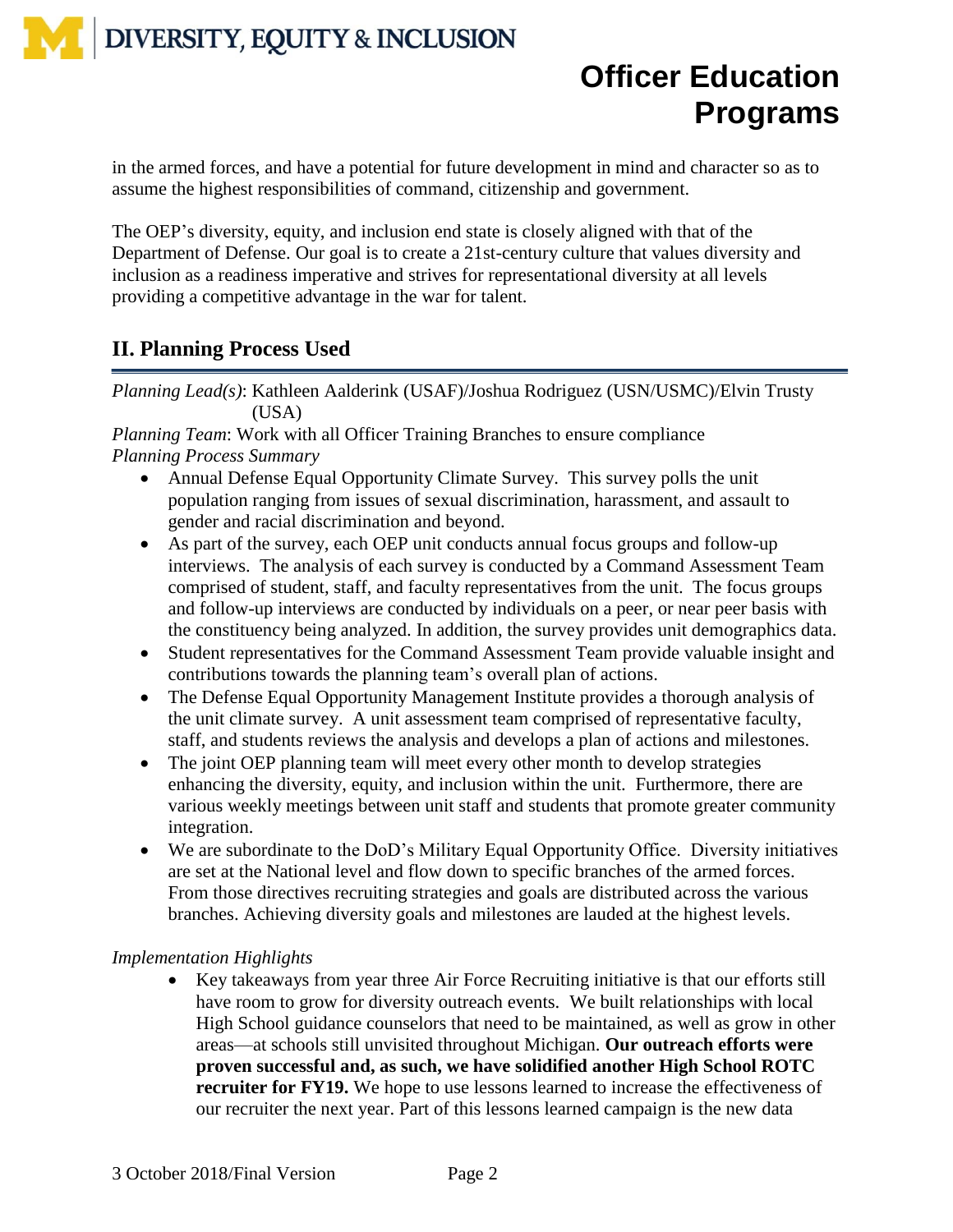## **Officer Education Programs**

collection we implemented**. We are currently going through our recruiting events to find the most successful events for interest, and then cross-referencing them with who we obtained as committed candidates for our programs. The hope is that next year this information will allow us to better focus our limited resources.**

• The NROTC is planning to engage the Detroit Sea Cadets and the Flint JROTC programs in order to host these units for special events such as drill competitions, physical training events, and familiarization tours. This is a normal course of action mandated by Naval Service Training Command that exposes junior students to the NROTC program. The NROTC will also continue cultivating the relationship with the Ann Arbor, Michigan Officer Selection Officer in order to develop plans of action that will increase NROTC awareness off campus. **Furthermore, the NROTC will analyze opportunities to engage with students on campus through the various professional organizations through our public affairs officer.** The NROTC also employs the Comprehensive Studies Program through the university to maintain our current student population. The NROTC also participates and will continue to participate in the "Bridge Program." These students are given naval scholarships, and this NROTC reaches out to each individual to identify and cultivate interest in the University of Michigan NROTC program. **Most successfully, the NROTC hosted a Women in Naval Service Symposium in March 2018 that had over 140 people from around the country in attendance. The NROTC plans to host the Symposium again in March 2019.**

### **III. Data and Analysis: Key Findings**

#### *Summary of Data*

The Officer Education Program racial and gender demographics parallel that of the Department of Defense active duty officer corps. Compared to that of the University of Michigan, the OEP markedly over represents African Americans and under represents Asian Americans and women. Given this situation, there is an opportunity for the University of Michigan OEP to lead from the front and deliver a more capable and diverse corps of military leaders.

A common theme that kept coming up in our planning efforts is the relative inability to affect significant change at our level. Nearly every individual participating in the OEP, whether faculty, staff, or student, is selected at the federal level by the Department of Defense. Faculty and staff are assigned via government orders. Students are granted scholarships by national selection boards. Even non-scholarship students must eventually compete for continued enrollment at the national level. Furthermore, each service selects enlisted-to-officer program individuals through annual boards. Though the resulting pool may be diverse, each individual is free to apply for and attend the university with a ROTC of their choosing which has the potential to further skew the statistics of each service's sample at these specific ROTCs.

This last year, the Navy and Marine Corps implemented a strategic focus to reduce the number of 4-year scholarship students admitted to each Navy ROTC program. The objective is that nonscholarship students are to fill the void left by the reduction in 4-year scholarship students.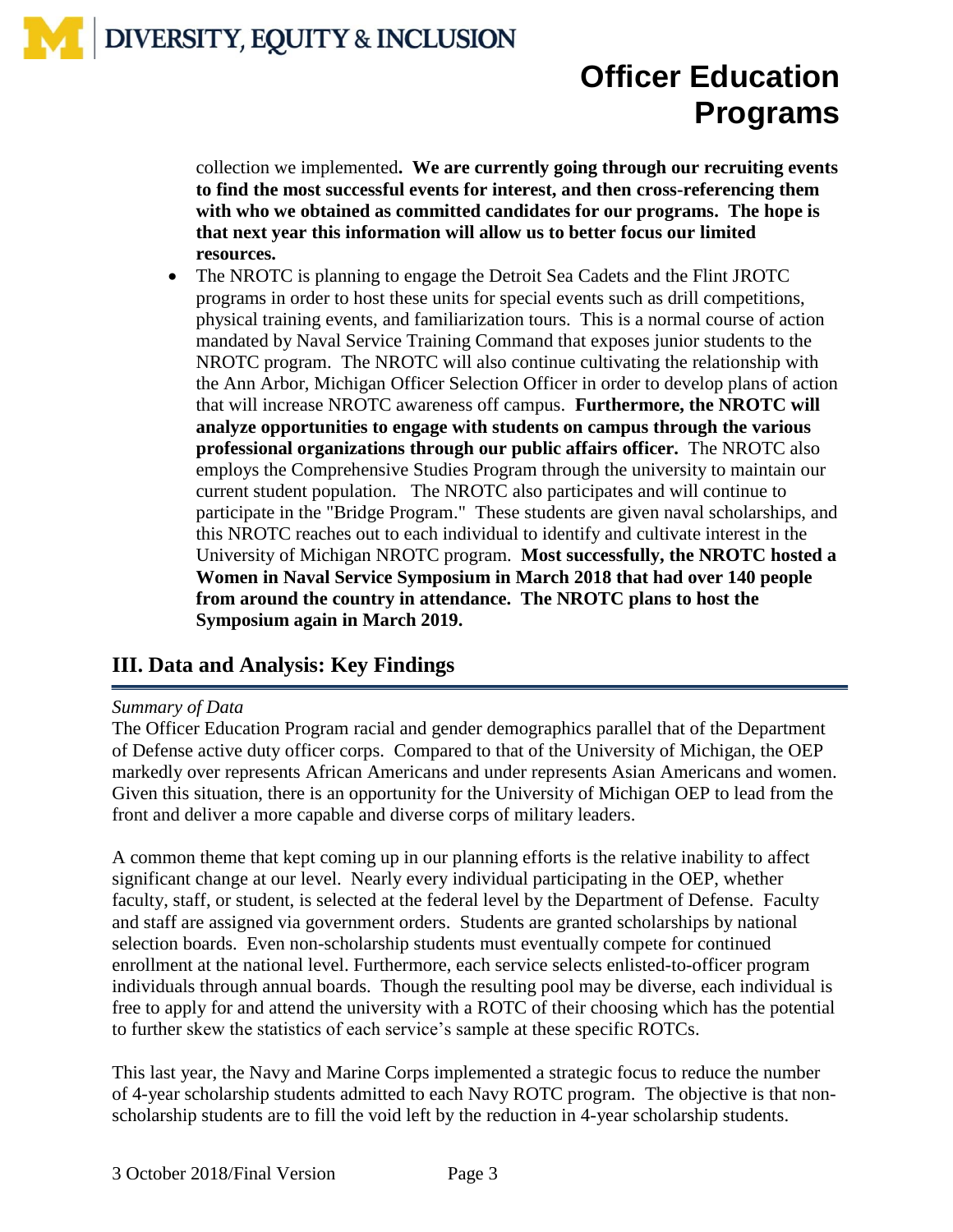## **Officer Education Programs**

Those same non-scholarship students will then later compete for 2-year and/or 3-year scholarships. With this change in place, the Navy program will be in line with the other service OEPs where a greater number of non-scholarship students start the program and compete for scholarships after completing their freshman year. This change will encourage the Navy OEP to recruit more university freshmen and sophomore students to the program in a non-scholarship status.

Air Force ROTC currently stands at 1% American Indian/Alaska Native, 3% Asian, 6%, Black or African American, 5% Hispanic/Latino, 0% multi-ethnic, 1% unknown, and 83% white. Air Force ROTC is above USAF average with 27% female cadets, but still below the national recruiting goal.

Air Force ROTC is working at recruiting students starting earlier in high school. We have an additional staff member whose sole purpose is to recruit high school students. Additionally, we have demographic studies done by the DoD which stress SE Michigan as a prime location for diversity recruiting. Our initial efforts proved successful, so we will continue to work on focus areas of the state, while working to find additional areas for minority outreach efforts. Such as the below paragraph. We also need to focus on diversity retention.

**The principle recommendation is for each respective OEP to participate in more and varied recruiting events around campus. The idea is to reach out to students who may not know that ROTC is an option. The emphasis of recruiting will revolve around the career opportunities that are available for a future military officer, both in and out of the service.**

In order to address the strategy of Pathways for Conflict Resolution, the DoD has measures in place already that are available to all employees – students, military, and civilian. Each service has an instruction in place that covers equal opportunity matters (i.e., Navy: Office of the Chief of Naval Operations Instruction OPNAVINST 5354.1F, Air Force: AFI 36-2706). Every member of our unit receives annual training on equal opportunity and the ways in which to file a formal or informal complaint.

### **IV. Strategic Objectives, Measures of Success and Action Plans\***

*\*All strategic objectives and related actions will be pursued in accordance with the law and University policy.* 

#### **IV. A. Recruitment, Retention and Development**

#### *Undergraduate Students*

*Demographic that Leads the Diversity Efforts of DoD and Be More Reflective of the UM Population*

*Measures of Success:* An increase in the demographic diversity of ROTC students over the five year period.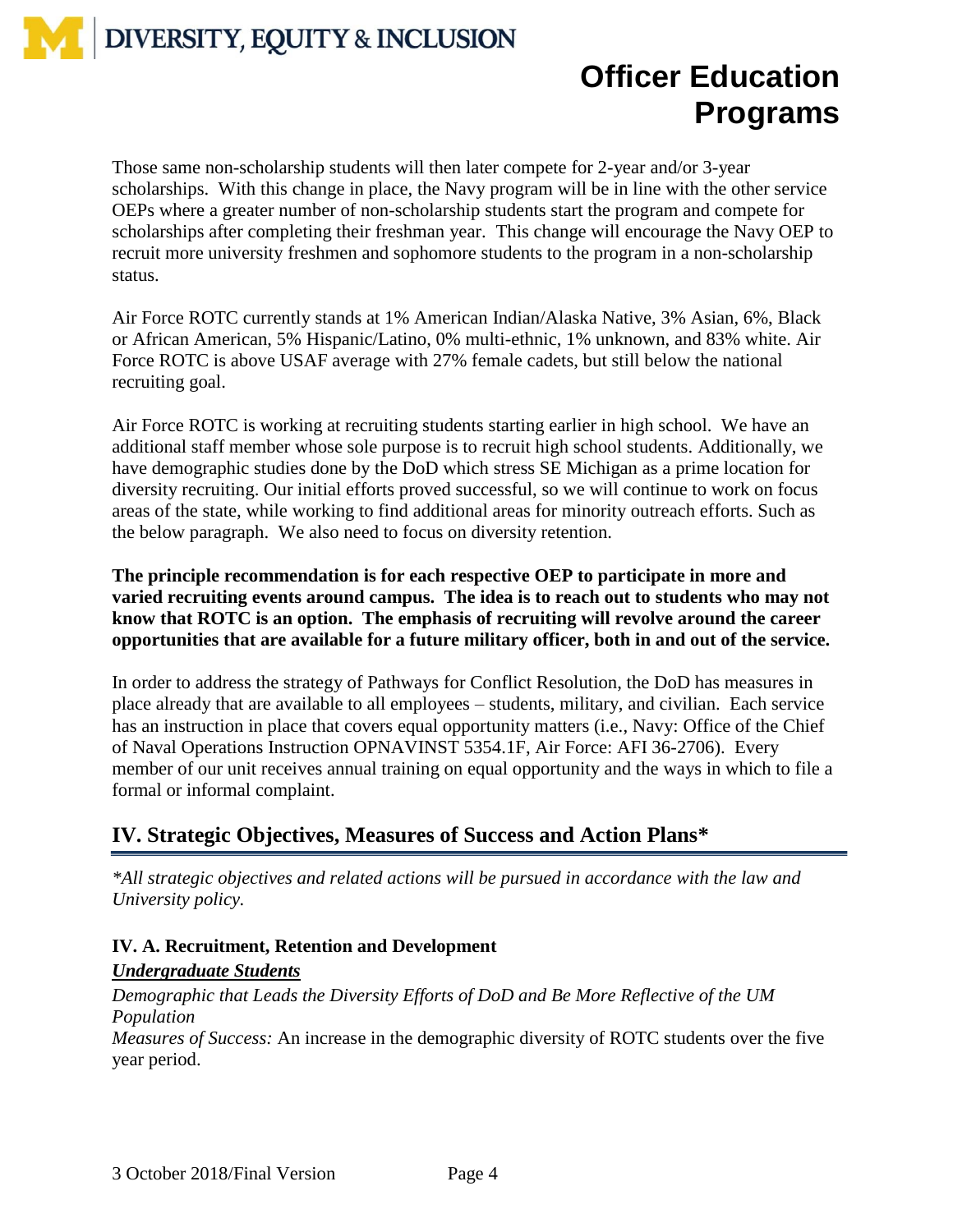## **Officer Education Programs**

*FY19 Actions: Focus on Campus Freshman and transfer student fairs for outreach, as well as continue our FY 18 High School Recruiting efforts based on identified diversity "hot spots" use cadet peer groups in order to attract key diversity candidates to the program.*

*FY19 Actions:* **Set up informational/recruiting displays around campus to get word out to the entire UM community on the career opportunities afforded to service men and women. Increase the flexibility of our program so that it can accommodate organizations whose time commitments may otherwise prohibit them from joining ROTC, such as student athletes.**

**Get involved with recognized student organizations on campus that reaches out to less represented high schools in the greater Detroit region.**

*Primary DE&I Goal:* Recruitment and Development. The strategic goals of the Department of Defense:

- 1. Defeat our Adversaries, Deter War, and Defend the Nation.
- 2. Sustain a Ready Force to Meet Mission Needs.
- 3. Strengthen and Enhance the Health and Effectiveness of the Total Workforce.
- 4. Achieve Dominant Capabilities through Innovation and Technical Excellence.
- 5. Reform and Reshape the Defense Institution.

In order to meet these objectives, the DoD needs to work to become a more diverse workforce, while providing equal opportunity for all demographics. Through enhanced recruiting efforts, UM Officer Education Programs will be at the leading edge in ensuring that our nation is prepared to meet the future challenges around the world. Creating a more diverse OEP community here at the University of Michigan will help develop our nation's future leaders and enable them to persevere in the ever changing global environment.

#### **IV. B. Education and Scholarship**

#### *Faculty, Staff & Undergraduate Students*

*Enhance Diversity Training Already in Place*

*Measures of Success:* No discrimination incidents and increased willingness of personnel to intervene if they come across DE&I insensitive situations.

#### *FY19 Actions:* **Develop new methods to instruct diversity training within the unit in order to promote a greater understanding amongst individuals.**

*Primary DE&I Goal:* The DoD has several yearly equal opportunity training requirements that are mandated for all OEP personnel. The training covers a wide variety of topics that fall within the purview of DE&I (i.e., bystander intervention, equal opportunity, sexual harassment, and many others). OEP staffs will endeavor to make the training meaningful and memorable, allowing all individuals to understand how each one of them can help promote an equitable climate.

#### **IV. C. Promoting an Equitable and Inclusive Community**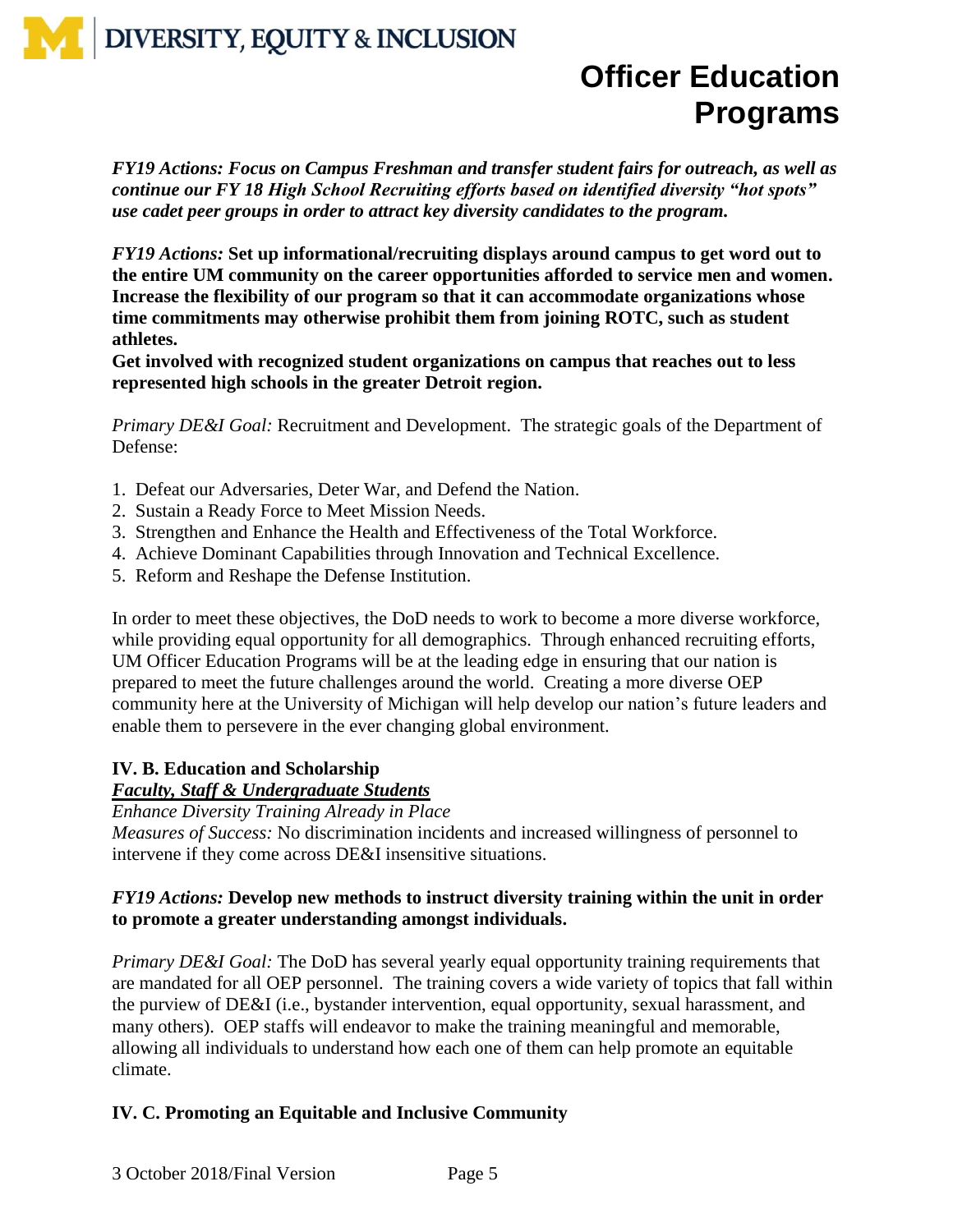

## **Officer Education Programs**

#### *Undergraduate Students*

*Continue to Emphasize OEP Community Involvement on Campus Measures of Success:* A 10% increase in non-scholarship enrollment in the OEPs.

*FY19 Actions:* Build fostering relationships with other units and organizations around campus (e.g., SAPAC, Women's Crew Team, College of Engineering, etc.)

*Primary DE&I Goal:* Recruitment and Development. Taking a more proactive role in promoting an equitable and inclusive community will directly support our primary objective of increasing the overall diversity within OEP through recruitment. Immersing our unit into the campus community will develop relationships that will assist us in having a greater range of diverse experiences, as well as reaching a broader audience of student. Community involvement will play a pivotal role in educating our students and staff on the importance of a broad network and the value in making decisions based on multiple perspectives. In order to reform and reshape the defense institution, our students must learn to treat everyone as equals to promote an environment where success is defined by the quality of work and not the physical or biological make-up of the individual.

#### **IV. D. Service**

#### *Faculty, Staff & Undergraduate Students Fulfilled by Strategies A,B,&C Measures of Success:* Meet the measures of Strategies A,B,&C

*FY19 Actions:* Devote efforts to ensure success of above strategies *Primary DE&I Goal:* See above goals.

### **V. Goal-related Metrics**

**Diversity** – Recruit a broader base of student to join the ROTC programs. This will allow us to develop a more diverse corps of future officers ready to meet the challenges of the global community. Increasing the overall number of ROTC students in the program will foster a more diverse environment, both demographically and experientially.

**Equity** – Ensuring that there is equal opportunity no matter your gender, race, color, religion, or sexual preference is of utmost importance. If we are unable to provide this culture, then we would have no business developing leaders for the 21<sup>st</sup> Century and beyond. Conducting regular reviews of the demographic make-up of those students holding key billets and earning awards will allow us to see if we are on the right track. Our student leaders and awardees should at a minimum reflect our unit demographically.

**Inclusion** – Allowing all of our staff and students to pursue their passions is essential to creating an inclusive environment. Encouraging students to engage other campus entities will generally help make OEP a more well-rounded organization. Additionally, it will enable us to recruit a more diverse student population; increasing our overall numbers and helping us develop officers for the future.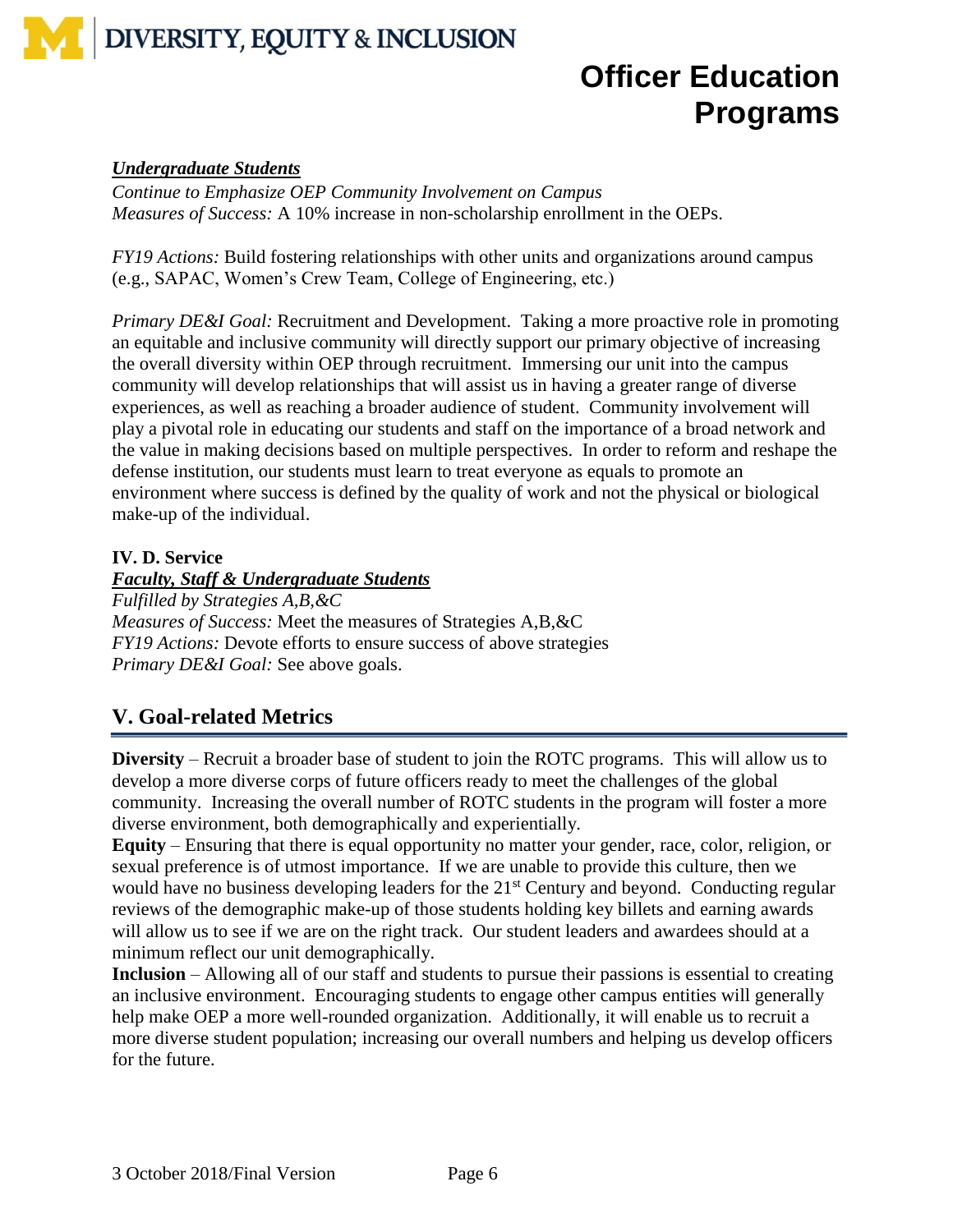### **Officer Education Programs**

### **VI. Action Planning Tables with Details and Accountabilities**

#### **VI. A. Recruitment, Retention and Development**

| Key          | Strategic          | <b>Measures</b> | <b>Detailed Actions Planned</b> | Group/            | Resources   |
|--------------|--------------------|-----------------|---------------------------------|-------------------|-------------|
| Constituency | Objective          | Of              | (measurable, specific)          | persons           | needed (if  |
|              |                    | <b>Success</b>  |                                 | accountable       | applicable) |
| Minority     | Improve OEP        | Increase in     | -Set up informational           | Respective        |             |
| Groups       | demographics       | the overall     | tents around campus at          | service's         |             |
|              |                    | diversity       | events such as Festifall,       | (Army,            |             |
|              |                    | of our unit     | Winterfest, career fairs        | Navy, Air         |             |
|              |                    |                 | -Set up recruiting tents        | Force)            |             |
|              |                    |                 | on the Diag during peak         | students in       |             |
|              |                    |                 | traffic times                   | charge of         |             |
|              |                    |                 | -Attend campus days for         | recruiting        |             |
|              |                    |                 | admitted students               | and staff         |             |
|              |                    |                 | -Fall Orientation events        | Recruiting        |             |
|              |                    |                 |                                 | <b>Officers</b>   |             |
| Minority     | <b>Improve OEP</b> | Increased       | High School                     | <b>ROTC Staff</b> |             |
| Groups/Fem   | diversity          | representat     | Recruiting/Targeted High        |                   |             |
| ales         |                    | ion from        | School scholarship              |                   |             |
|              |                    | underrepre      | opportunities                   |                   |             |
|              |                    | sented          |                                 |                   |             |
|              |                    | minorities      |                                 |                   |             |
| Minority     | <b>Improve OEP</b> | Increased       | Use Cadets to recruit           | Air Force         |             |
| Groups/Fem   | diversity          | representat     | within their college peer       | Cadets            |             |
| ales         |                    | ion from        | groups/spread word of           | (University)      |             |
|              |                    | underrepre      | mouth/classes                   | Students)         |             |
|              |                    | sented          |                                 |                   |             |
|              |                    | minorities      |                                 |                   |             |

#### **IV. B. Education and Scholarship**

| Key             | Strategic          | Measures       | <b>Detailed Actions Planned</b> | Group/       | Resources   |
|-----------------|--------------------|----------------|---------------------------------|--------------|-------------|
| Constituency    | Objective          | Of             | (measurable, specific)          | persons      | needed (if  |
|                 |                    | <b>Success</b> |                                 | accountable  | applicable) |
| <b>All Unit</b> | <b>Enhance</b>     | N <sub>0</sub> | -Making mandated                | <b>ROTC</b>  |             |
| <b>Members</b>  | awareness of       | discrimi       | DoD (equal                      | <b>Staff</b> |             |
|                 | <b>DEI-related</b> | nation         | opportunity, diversity          |              |             |
|                 | issues             | incidents      | training, etc.) training        |              |             |
|                 | affecting all      |                | more engaging to                |              |             |
|                 | types of           |                | promote a more                  |              |             |
|                 | demographic        |                | comprehensive                   |              |             |
|                 | S                  |                | understanding of equal          |              |             |
|                 |                    |                | opportunity                     |              |             |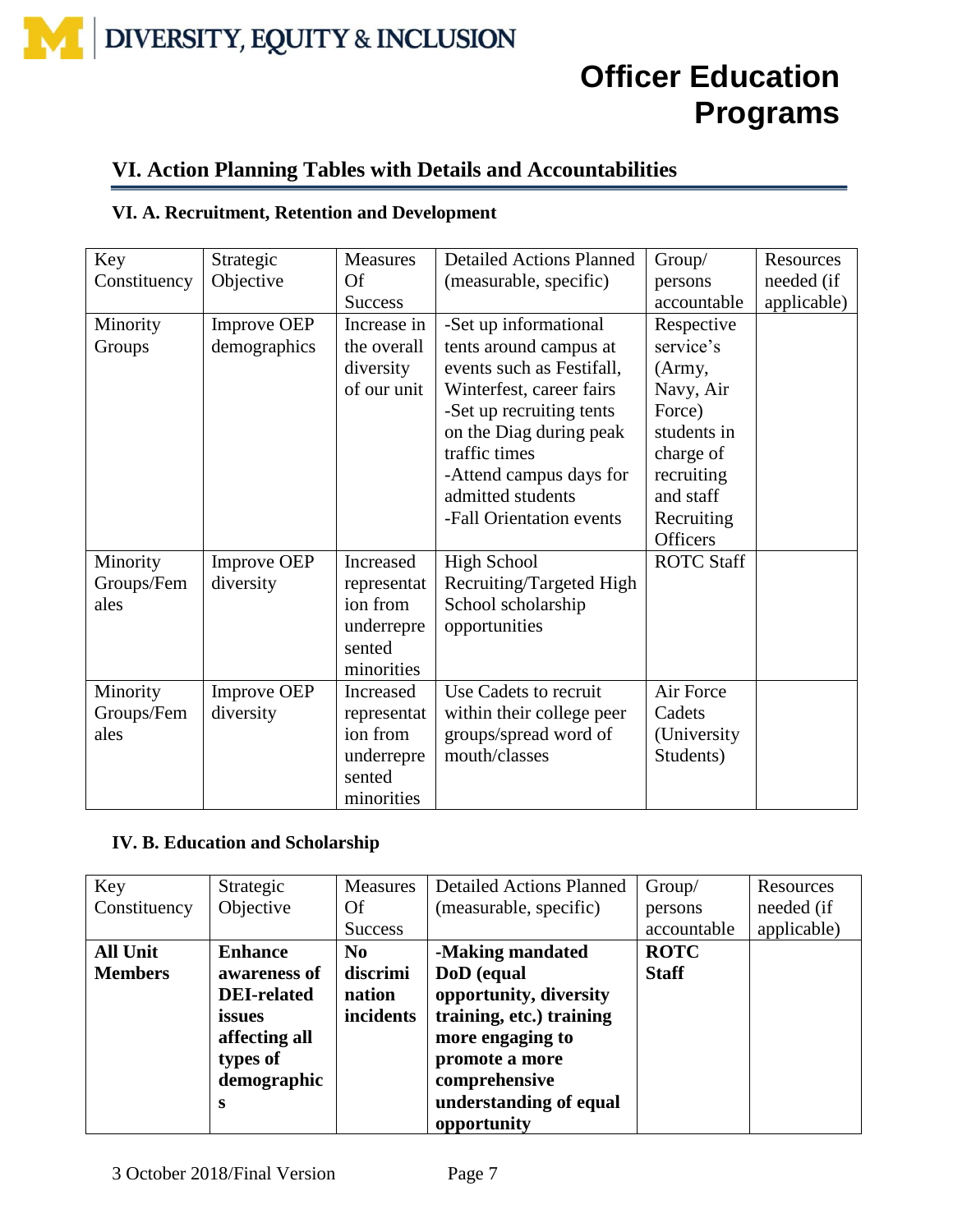## **Officer Education Programs**

#### **IV. C. Promoting an Equitable and Inclusive Community**

| Key                  | Strategic         | Measures          | <b>Detailed Actions</b>     | Group/         | Resources   |
|----------------------|-------------------|-------------------|-----------------------------|----------------|-------------|
| Constituency         | Objective         | Of                | Planned (measurable,        | persons        | needed (if  |
|                      |                   | <b>Success</b>    | specific)                   | accountable    | applicable) |
| <b>OEP</b>           | <b>Further</b>    | 10%               | -Create opportunities       | <b>Student</b> |             |
| <b>Staff/Student</b> | immerse           | increase in       | for both ROTC staff,        | <b>Public</b>  |             |
| S                    | <b>OEP</b> in the | non-              | students, and other         | <b>Affairs</b> |             |
|                      | campus            | scholarship       | recognized student          | <b>Officer</b> |             |
|                      | community         | enrollment        | organizations to            | from each      |             |
|                      |                   |                   | interact and gain a         | of the         |             |
|                      |                   |                   | different perspective       | respective     |             |
|                      |                   |                   |                             | services       |             |
|                      |                   |                   |                             | (Army,         |             |
|                      |                   |                   |                             | Navy, Air      |             |
|                      |                   |                   |                             | Force)         |             |
| <b>sOEP</b>          | Promoting         | 10%               | -Organize and conduct       | <b>NROTC</b>   |             |
| <b>Staff/Student</b> | positive          | increase in       | the Women in Naval          | and open       |             |
|                      | women's           | all               | <b>Service Symposium in</b> | invite to all  |             |
|                      | culture in        | participant       | order to promote            | services       |             |
|                      | the military      | overall           | awareness of women in       |                |             |
|                      |                   |                   | military service            |                |             |
| <b>OEP</b>           | <b>Enhance</b>    |                   | -Broaden cultural           | <b>NROTC</b>   |             |
| <b>Staff/Student</b> | diversity         | <b>Incorporat</b> | awareness through           |                |             |
|                      | awareness         | e at least        | outside leader              |                |             |
|                      | in the            | one guest         | engagement in order         |                |             |
|                      | workplace         | speaker to        | to provide differing        |                |             |
|                      |                   | discuss           | perspectives                |                |             |
|                      |                   | personal          |                             |                |             |
|                      |                   | diversity         |                             |                |             |
|                      |                   | experiences       |                             |                |             |
|                      |                   | during            |                             |                |             |
|                      |                   | Leadership        |                             |                |             |
|                      |                   | Labs              |                             |                |             |

#### **IV. D. Service**

| Key          | Strategic    | Measures       | <b>Detailed Actions Planned</b> | Group/      | Resources   |
|--------------|--------------|----------------|---------------------------------|-------------|-------------|
| Constituency | Objective    | Of             | (measurable, specific)          | persons     | needed (if  |
|              |              | <b>Success</b> |                                 | accountable | applicable) |
| ALL          | Aligned with | See A, B, and  | See A, B, and C                 | See A, B,   |             |
|              | A, B, and C  | C              |                                 | and C       |             |
|              |              |                |                                 |             |             |
|              |              |                |                                 |             |             |
|              |              |                |                                 |             |             |